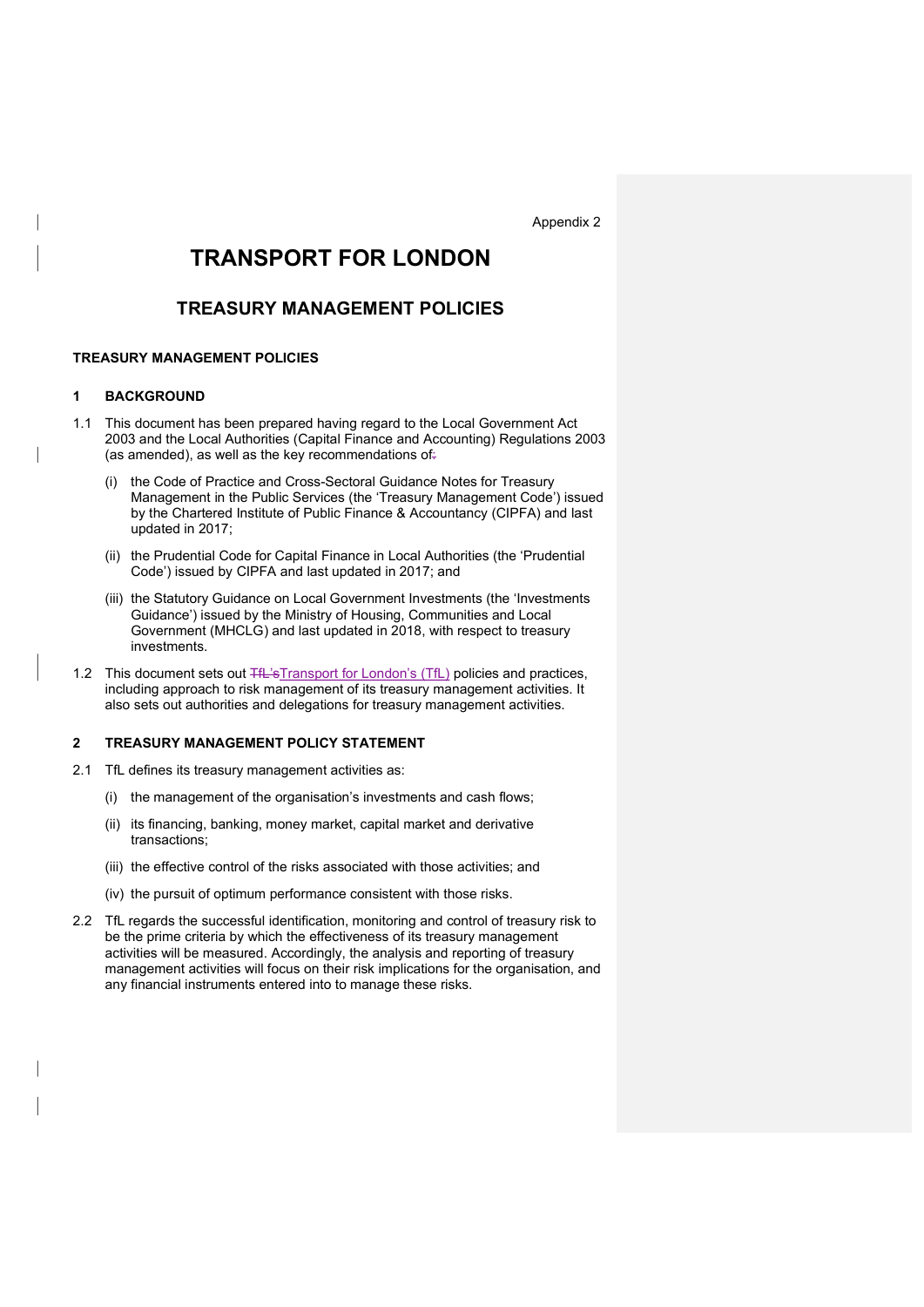- 2.3 TfL acknowledges that effective treasury management will provide support towards the achievement of its business and service objectives. It is committed to the principles of achieving value for money in treasury management, and to employing suitable performance measurement techniques, always in the context of effective risk management.
- 2.4 The following sections detail TfL's overarching policies for treasury management, including high level policies for borrowing and investments, as recommended by the Treasury Management Code.
- 2.5 The policies and practices in this document apply to TfL and all its subsidiaries. save where specified otherwise.

#### Borrowing Policy

- 2.52.6 As required by the Local Government Act 2003, at all times, the aggregate of all TfL's borrowings will be within the Authorised Limit set by the Mayor and adopted by the Board.
- 2.62.7 Under section 2(3) of the Local Government Act 2003, TfL may not, without the approval of HM Treasury, borrow other than in Sterling. All borrowings will be in Sterling unless HM Treasury grants approval to borrow in alternative currencies, in which case TfL may borrow in any currency approved by HM Treasury.
- 2.72.8 Under section 13(1) of the Local Government Act 2003, TfL (the local authority) may not charge any of its property as security for money which it has borrowed or which it otherwise owes. All money borrowed by TfL (the local authority) shall be charged indifferently on all revenues of the authority. TfL subsidiaries however may charge their property as security for money which they borrow or otherwise owe, pursuant to Section 4 of the Transport for London Act 2016<sup>1</sup>.
- 2.82.9 Where TfL is issuing new debt, or refinancing existing debt, it may be necessary or commercially desirable to draw the new debt prior to the repayment of the debt being refinanced, which may result in a temporary increase in liabilities above the planned incremental borrowing for the year. This is permitted, provided the position is temporary and TfL remains within the Authorised Limit at all times (i.e. je it reflects the temporary utilisation of headroom between the planned incremental borrowing and the legal limit on TfL's liabilities).

#### Investment Policy

- 2.92.10 All cash balances will be invested having regard to the Investments Guidance, as applicable to treasury investments, and the GLA Responsible Investment Policy.
- 2.102.11 If any investment or derivative limit applicable to a counterparty under the Treasury Management Policies or Treasury Management Strategy (TMS) changes while TfL has an outstanding investment or derivative with that counterparty, it will not be considered a breach of these limits. TfL may seek to bring its exposure down to within the revised limits or, at the discretion of the Director of Corporate Finance or the Group Treasurer, may decide to allow an investment or derivative to run its course for economic reasons.

1 Section 4 of the Transport for London Act 2016 has not yet entered into force. It will enter into force on a day appointed by TfL.

Formatted: Font: Not Bold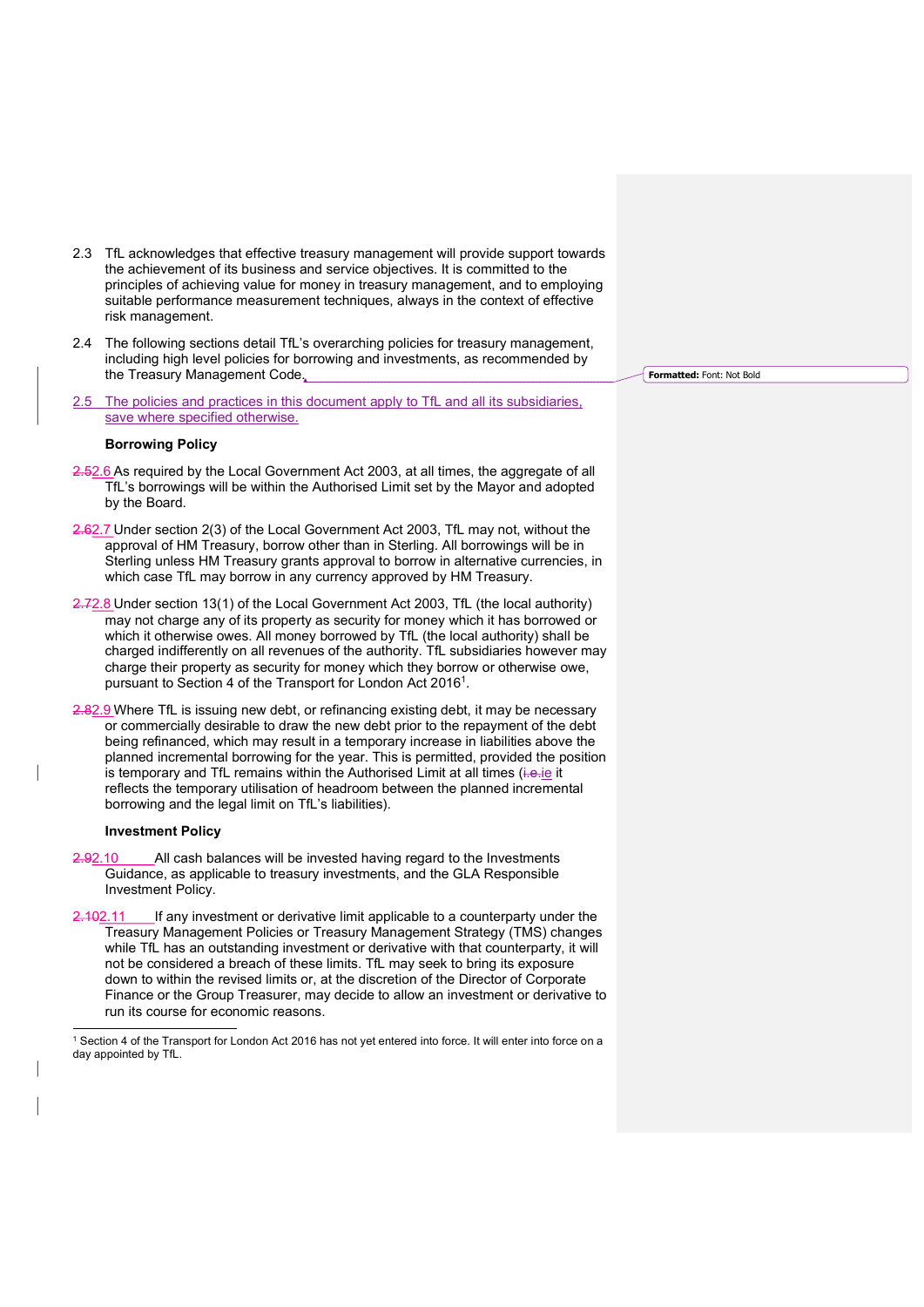#### Liquidity Policy

- 2.112.12 For prudent financial management purposes, TfL will aim to maintain a minimum level of cash reserves of at least 60 days' worth of forecast annual operating expenditure, on average, with respect to TfL Group (excluding ring fencedidentified, separate subsidiaries; Crossrail Limited, London Transport Insurance (Guernsey) Limited and London Transport Museum Limited). Cash reserves include cash and short-term investments.
- 2.122.13 The total minimum cash reserve will consist of an operating cash reserve that allows TfL to meet its ongoing payment obligations and a strategic cash reserve that aims to provide contingency in case of unexpected events.
- 2.132.14 Actual cash balances fluctuate on a daily basis and could temporarily fall below the minimum requirement, but they are expected to stay within the operating cash reserve in the normal course of business. An assessment will be made as to whether any action is required by the Director of Corporate Finance and/or the Group Treasurer to address such temporary fluctuations, taking into account any undrawn credit facilities and access to commercial paper programme. If required, TfL may use short-term borrowing for working capital purposes, provided the position is temporary and TfL remains within the Authorised Limit at all times.
- 2.142.15 The strategic cash reserve will be held at a target level and, if the cash balance falls below the operating cash reserve and into the strategic cash reserve, it must be replenished as soon as possible.
- $2.152.16$  The statutory and managing Chief Finance Officers<sup>2</sup> will be notified of any material changes in the usage of short-term sources of liquidity.

## TREASURY MANAGEMENT AUTHORITIES AND DELEGATIONS

## 3 RESPONSIBLE OFFICERS

3.1 The Treasury Management Policies will apply to TfL and all its subsidiaries, save as set out in paragraph 3.2. The Treasury Management Policies will be implemented, operated and administered through the Treasury team within the Corporate Finance Directorate and will be applied to TfL and all its subsidiaries whose monies are under the control of Treasury.

 $\rm ^2$  References to statutory Chief Finance Officer in this document mean the Chief Finance Officer under sections 114 and 115 of the Local Government and Finance Act 1988 and section 127 of the Greater London Authority Act 1999. References to managing Chief Finance Officer mean the Managing Director (Chief Finance Officer).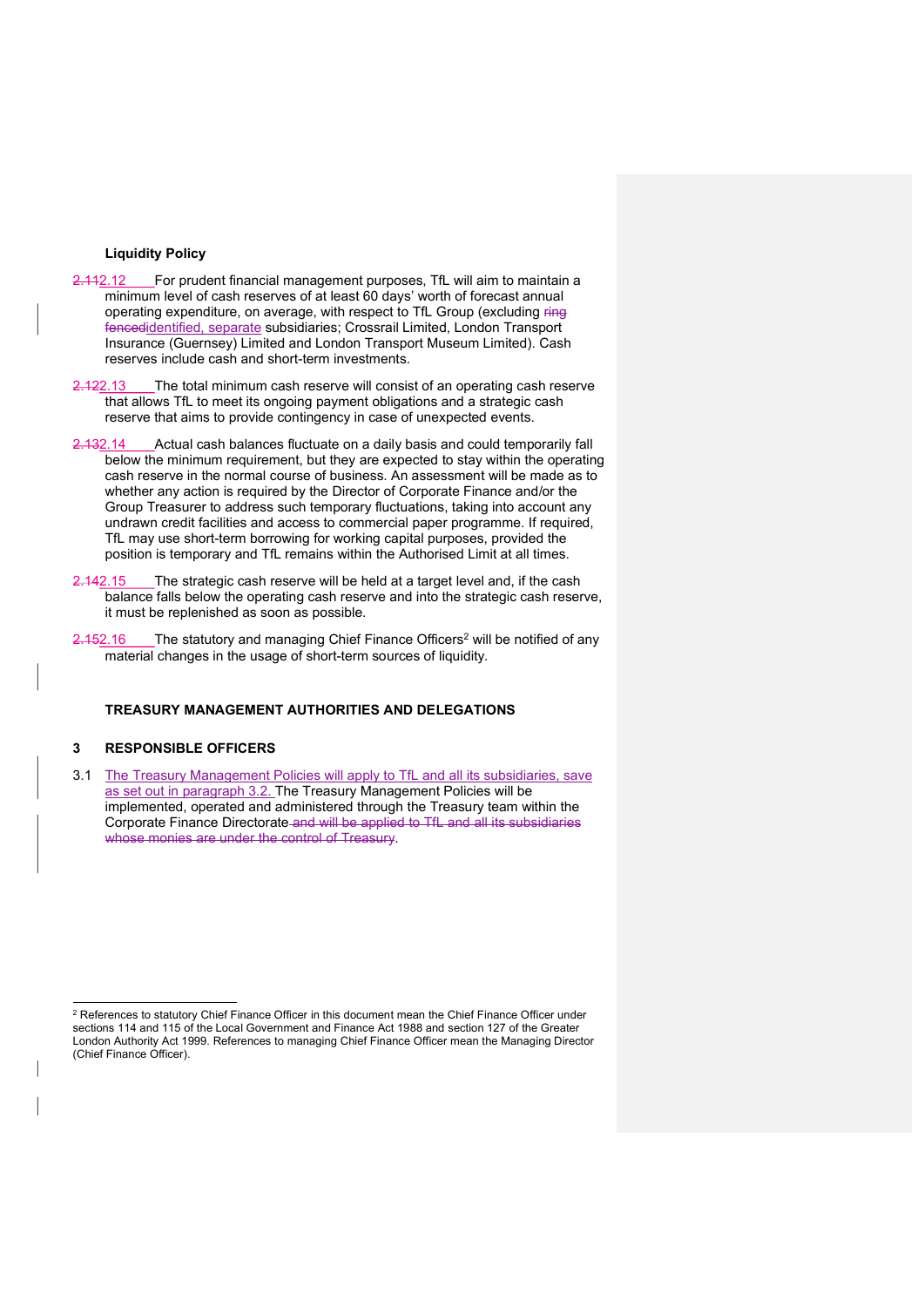- 3.2 With respect to the investment of cash balances, policies, practices, authorities and delegations relating to the investment of cash balances, the Treasury Management Policies will not apply to London Transport Museum Limited, its subsidiary London Transport Museum (Trading) Limited - (together, LTM) or London Transport Insurance (Guernsey) Limited (LTIG). LTM and LTIG will each determine and apply their own policies, practices, authorities and delegations in respect of its investment of cash balances, subject to such policies, practices, authorities and delegations and any deviations from or changes to any of them being approved in advance, from time to time, by the Corporate Finance Director or Group Treasurer.
- 3.23.3 The managing Chief Finance Officer is responsible for advising the Finance Committee on investments, borrowing, derivatives, financial risk management, capital financing and also for the establishment and operation of banking arrangements necessary for the TfL Group business. On an operational basis, this will be discharged through the Director of Corporate Finance and the Group Treasurer.
- 3.33.4 The statutory Chief Finance Officer is responsible for ensuring the execution of the Treasury Management Policies, as the designated Section 127 officer under the Greater London Authority Act 1999. On an operational basis, this will be discharged through the Director of Corporate Finance and the Group Treasurer.
- 3.43.5 The Director of Corporate Finance, the Group Treasurer and Treasury officers will implement, execute, operate and administer the TMS.
- 3.53.6 The arrangements for the implementation, execution, operation and administration of the TMS, including the arrangements for banking, cash management, investment of cash balances, borrowing, liquidity management and financial risk management are delegated to the managing Chief Finance Officer, Director of Corporate Finance and Group Treasurer, provided no decision contravenes the TMS, the Treasury Management Policies or the TfL Group Policy Relating to the Use of Derivative Investments. Subject as otherwise provided for in the TMS, the Treasury Management Policies or the TfL Group Policy Relating to the Use of Derivative Investments, the Treasury officers will enter into any appropriate documentation.
- 3.63.7 The statutory or managing Chief Finance Officers or the Director of Corporate Finance or the Group Treasurer will appoint relevant Treasury officers to be authorised signatories for the purposes of paragraph 3.5.
- 3.73.8 Subject as otherwise provided for within these policies, no investments, borrowings or entry into credit arrangements (including, but not limited to any lease or other such arrangement that might count towards TfL debt or liabilities under relevant accounting standards) shall be permitted without the consent of the statutory or managing Chief Finance Officer or Director of Corporate Finance or the Group Treasurer.
- 3.83.9 The managing Chief Finance Officer or Director of Corporate Finance or Group Treasurer will provide guidance for accepting financial guarantees, performance bonds, letters of credit and other credit enhancing products, and this must be followed by TfL and/or its subsidiaries at all times.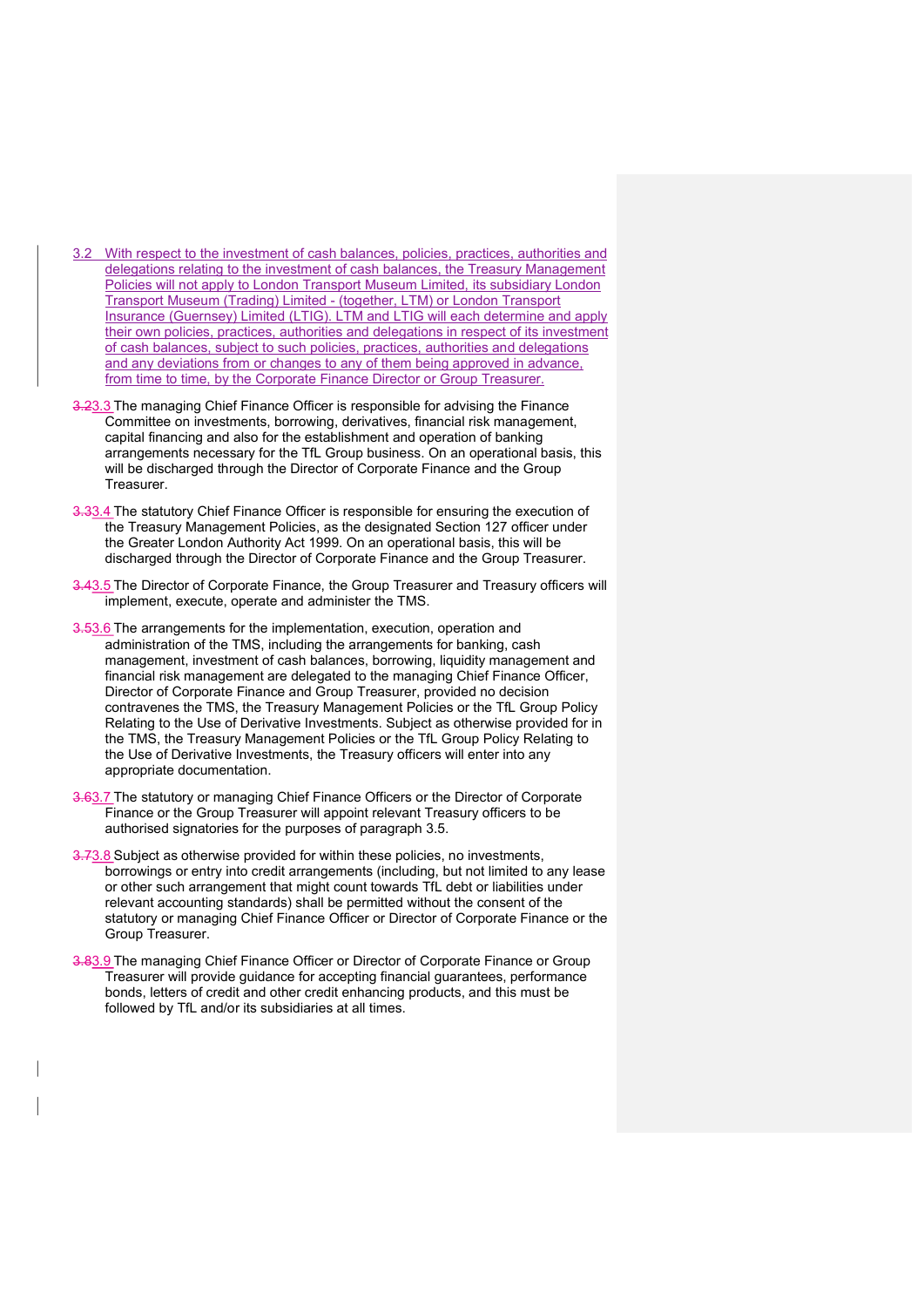3.93.10 For the purposes of this document, TfL Officers means the Commissioner, managing Chief Finance Officer, statutory Chief Finance Officer, General Counsel Director of Corporate Finance and Group Treasurer.

## 4 BORROWING

- 4.1 The managing Chief Finance Officer is authorised to approve, notwithstanding the value of the borrowing, any new borrowings (subject to this falling within TfL's Authorised Limit). The Director of Corporate Finance or the Group Treasurer is authorised to approve, notwithstanding the value of the borrowing, any new borrowings (subject to this falling within TfL's Authorised Limit) for a tenor of not more than 12 months.
- 4.2 Without further reference to the statutory or managing Chief Finance Officer, Treasury officers will use the Euro Commercial Paper programme and any other short-term facilities (e.g.eg overdraft, commercial paper, back-stop facilities or revolving credit facilities) to manage its liquidity requirements.
- 4.3 TfL Officers are authorised to approve and enter into any required agreements or other documentation in relation to the implementation of permitted borrowing.
- 4.4 The managing Chief Finance Officer may approve the pre-payment or refinancing of loans or re-purchase or redeeming of existing debt instruments.
- 4.5 TfL Officers will follow ongoing compliance and disclosure procedures set out in the TfL Disclosure Procedures Policy.

## 5 INVESTMENTS

- 5.1 The Director of Corporate Finance, Group Treasurer and Treasury officers may enter into investment related agreements and/or documentation required to execute the TMS.
- 5.2 The managing Chief Finance Officer or Director of Corporate Finance or Group Treasurer will set individual investment counterparty exposure limits, which will be within any limits approved by the Finance Committee in the Treasury Management Strategy.
- 5.3 The managing Chief Finance Officer or Director of Corporate Finance or Group Treasurer will approve investment and derivative counterparties.

## 6 BANKING

- 6.1 The Director of Corporate Finance or the Group Treasurer shall as and when necessary be authorised to:
	- (a) supply to TfL's financial institutions, lists of officials authorised to sign in respect of each and any account(s) of TfL and/or any TfL subsidiary together with specimen signatures;
	- (b) open further accounts for and on behalf of TfL and/or any TfL subsidiary and supply to the financial institutions, details of the signatories together with specimen signatures in respect of such account(s);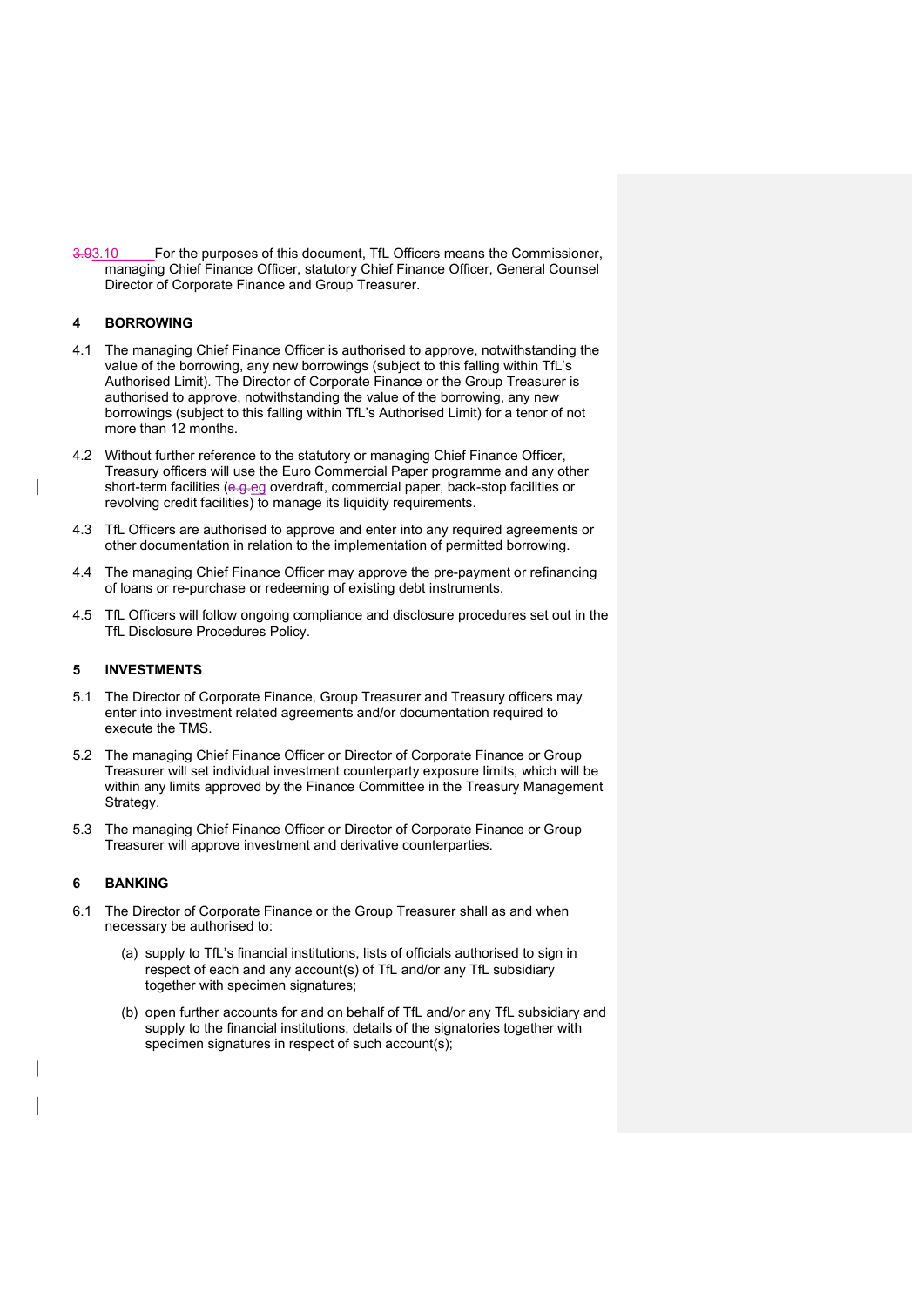- (c) notify the financial institutions of any restrictions on the operation of any such accounts; and
- (d) agree on behalf of TfL and/or any TfL subsidiary the terms of any facility or service provided by the financial institutions including but not limited to general banking services, bonds, guarantees and credit limits.
- 6.2 The financial institutions shall be entitled to rely on any such details or notifications supplied by the Director of Corporate Finance, Group Treasurer or any Treasury officer confirmed in writing as having the same authority as the Director of Corporate Finance or the Group Treasurer.

## TREASURY MANAGEMENT PRACTICES (TMPs)

#### 7 TREASURY RISK MANAGEMENT – TMP1

- 7.1 The Director of Corporate Finance and/or the Group Treasurer will:
	- (a) design, implement and monitor all arrangements for the identification, management and control of treasury management risk;
	- (b) report annually to the Finance Committee on the adequacy/suitability thereof, and on any specific issues as directed by the Finance Committee; and
	- (c) report, as a matter of urgency, the circumstances of any actual or likely difficulty in achieving the organisation's objectives in this respect to the statutory and managing Chief Finance Officers.

## 8 PERFORMANCE MEASUREMENT – TMP2

- 8.1 TfL is committed to the pursuit of value for money in its treasury management activities, and to the use of performance methodology in support of that aim within the framework set out in its Treasury Management Policy Statement.
- 8.2 The actual performance of the treasury management function will be measured using criteria to be agreed by the managing Chief Finance Officer.

#### 9 DECISION-MAKING AND ANALYSIS – TMP3

9.1 TfL will maintain records of its key treasury management decisions and for demonstrating that reasonable steps were taken to ensure that issues relevant to those decisions were taken into account at the time.

## 10 APPROVED INSTRUMENTS, METHODS AND TECHNIQUES – TMP4

10.1 TfL will undertake its treasury management activities by employing recognised and approved instruments, methods and techniques and within the limits and parameters defined in its policies and practices.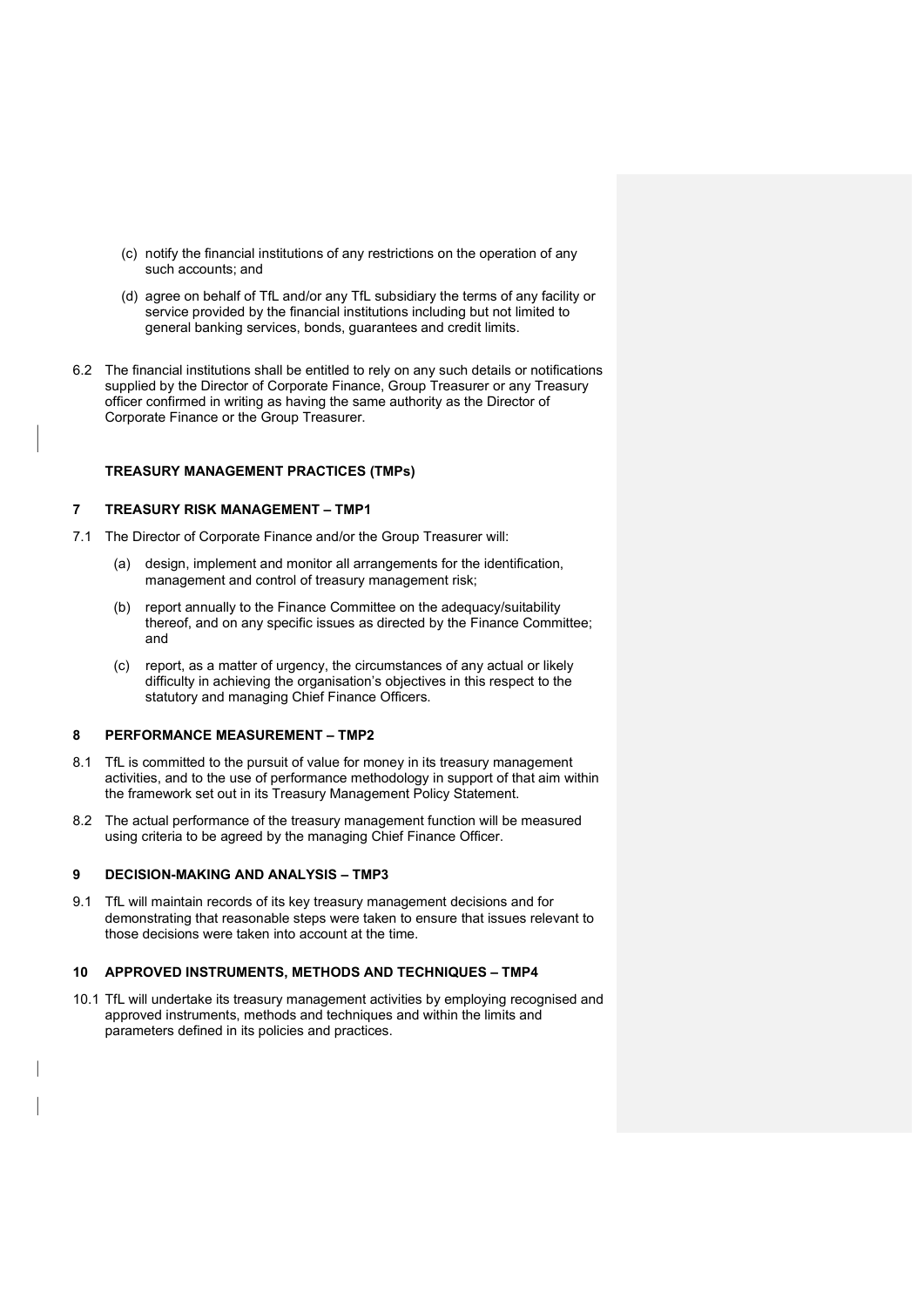- 10.2 Where TfL uses derivative instruments for the management of risks, these will be approved in accordance with the TfL Group Policy Relating to the use of Derivative Investments.
- 10.3 TfL and relevant subsidiaries intend to maintain their classification as professional clients with financial institutions under MiFID II in respect of all products and services that they receive.
- 10.4 All decisions on capital/project financing, borrowing, investment and derivatives will be made in accordance with TfL Standing Orders and relevant policies and strategies.

### 11 ORGANISATION, CLARITY AND SEGREGATION OF RESPONSIBILITES, AND DEALING ARRANGEMENTS – TMP5

- 11.1 TfL considers it essential, for the purposes of effective control and monitoring of its treasury management activities, for the pursuit of optimum performance, and for the reduction of the risk of fraud or error, that activities are structured and managed in a fully integrated manner, and that there is at all times clarity of treasury management responsibilities.
- 11.2 The principle on which this will be based is a clear distinction between those charged with setting Treasury Management Policies and those charged with implementing and controlling these policies, particularly with regard to the execution and transmission of funds, the recording and administering of treasury management decisions, and the audit and review of the treasury management function.
- 11.3 If for any reason there is intended to be or has been any departure from these principles, the Director of Corporate Finance and/or the Group Treasurer will ensure that the reasons are properly reported in accordance with TMP6 Reporting requirements and management information arrangements (below), and the implications properly considered and evaluated.
- 11.4 The Director of Corporate Finance and/or the Group Treasurer will ensure that there are clear lines of responsibilities, objectives and guidance for each post engaged in treasury management, and arrangements are in place for absence cover. The Director of Corporate Finance and/or the Group Treasurer will also ensure at all times those engaged in treasury management will follow the policies and procedures set out.
- 11.5 The Director of Corporate Finance and/or the Group Treasurer will ensure all transactions are recorded, and that procedures exist for the effective transmission of funds. The Director of Corporate Finance and/or the Group Treasurer will fulfil all such responsibilities in accordance with TfL's Treasury Management Policy Statement and Treasury Management Practices.

## 12 REPORTING REQUIREMENTS AND MANAGEMENT INFORMATION ARRANGEMENTS – TMP6

12.1 TfL will ensure that regular reports are prepared and considered on the implementation of its Treasury Management Policies; on the effects of decisions taken and the transactions executed in pursuit of those policies; on the implications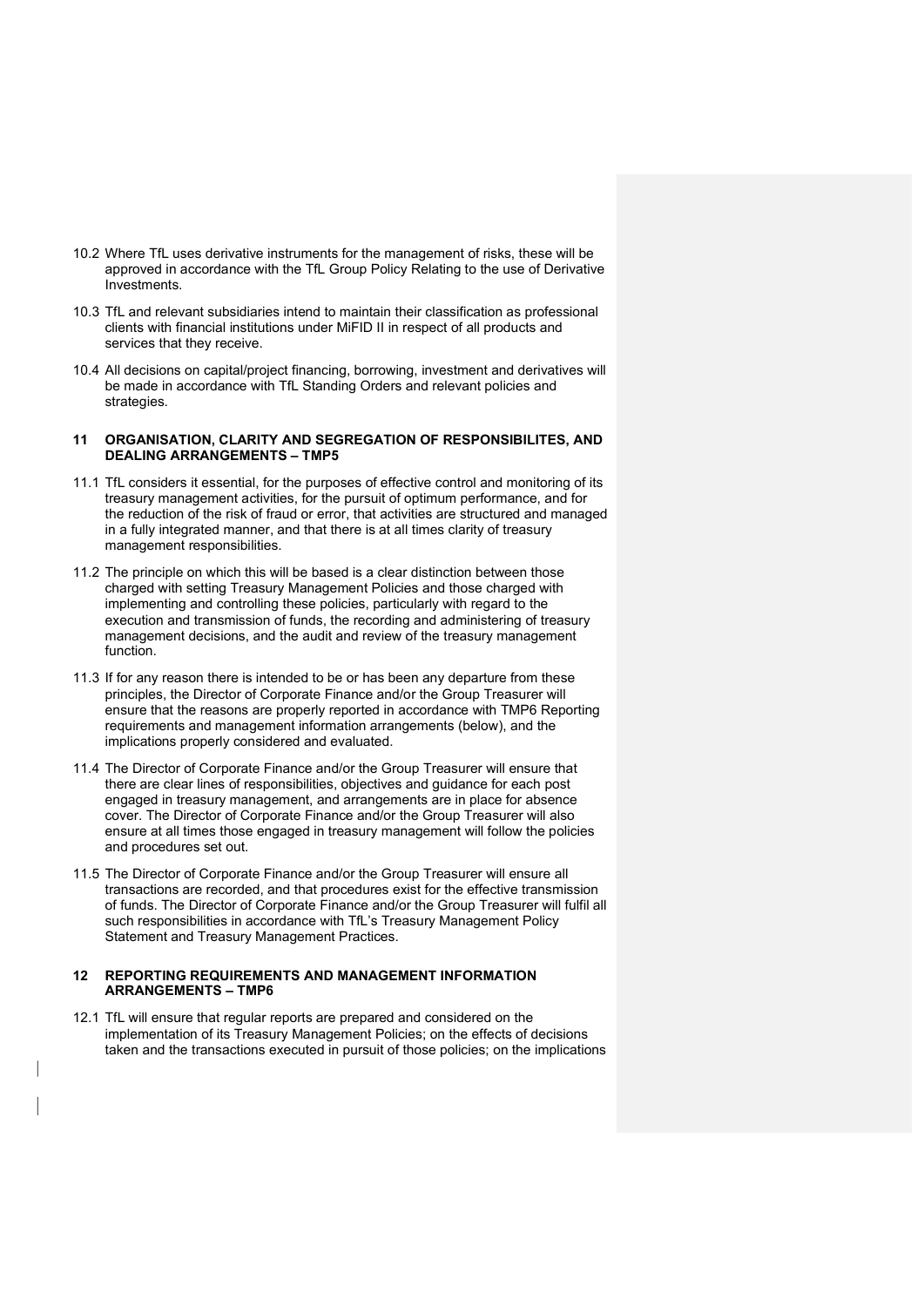of changes, particularly budgetary, resulting from regulatory, economic, market or other factors affecting its treasury management activities; and on the performance of the treasury management function.

- 12.2 As a minimum, the following reports will be produced:
	- (a) an annual report to the Finance Committee on the strategy to be pursued in the coming year;
	- (b) a mid-year report to the Finance Committee on the performance of the treasury management function; and,
	- (c) an annual report to the Finance Committee on the performance of the treasury management function, on the effects of decisions taken and the transactions executed in the past year, and on any non-compliance with the organisation's Treasury Management Policy Statement and Practices.
- 12.3 The statutory and managing Chief Finance Officers will receive regular monitoring reports on treasury management performance, activities and risks.
- 12.4 In addition to the regular reporting requirements set out above, any noncompliance with the Treasury Management Policies or the Treasury Management Strategy must be immediately reported to the statutory and managing Chief Finance Officers. If the breach is material in the view of either the statutory or managing Chief Finance Officer, it must be reported to the Finance Committee as soon as practicable.

## 13 BUDGETING, ACCOUNTING AND AUDIT ARRANGEMENTS – TMP7

- 13.1 The Director of Corporate Finance and/or the Group Treasurer will prepare and, if necessary, from time to time will amend, an annual budget for treasury management, which will bring together all of the costs involved in running the treasury management function, together with associated income.
- 13.2 TfL will account for its treasury management activities, for decisions made and transactions executed, in accordance with accounting practices and standards, and with statutory and regulatory requirements in force for the time being.
- 13.3 TfL will ensure that its auditors, and those charged with regulatory review, have access to all information, and papers supporting the activities of the treasury management function for the proper fulfilment of their roles, and that such information and papers demonstrate compliance with external and internal policies and practices.
- 13.4 The Audit and Assurance Committee will have responsibility for the scrutiny of Treasury Management Policies and this responsibility will be discharged through its regular scrutiny of the reports received from internal audit.

## 14 CASH AND CASH FLOW MANAGEMENT – TMP8

14.1 Unless statutory or regulatory requirements demand otherwise, all monies (with the exception of London Transport Insurance (Guernsey) Limited and London Transport Museum Limited) in the hands of the TfL Group will be under the control of the Director of Corporate Finance and the Group Treasurer, and will be